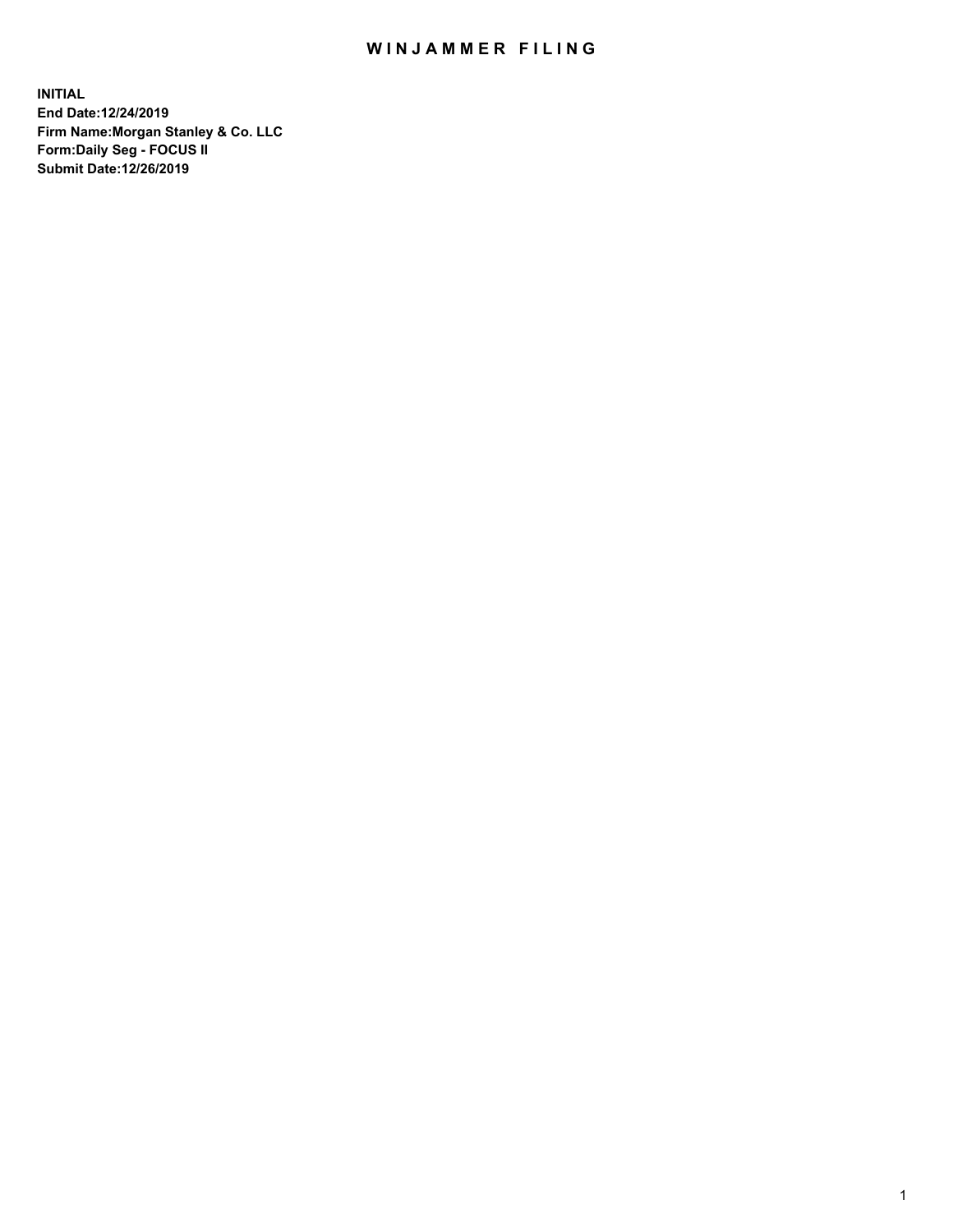**INITIAL End Date:12/24/2019 Firm Name:Morgan Stanley & Co. LLC Form:Daily Seg - FOCUS II Submit Date:12/26/2019 Daily Segregation - Cover Page**

| Name of Company                                                                                                                                                                                                                                                                                                                | Morgan Stanley & Co. LLC                               |
|--------------------------------------------------------------------------------------------------------------------------------------------------------------------------------------------------------------------------------------------------------------------------------------------------------------------------------|--------------------------------------------------------|
| <b>Contact Name</b>                                                                                                                                                                                                                                                                                                            | <b>Ikram Shah</b>                                      |
| <b>Contact Phone Number</b>                                                                                                                                                                                                                                                                                                    | 212-276-0963                                           |
| <b>Contact Email Address</b>                                                                                                                                                                                                                                                                                                   | Ikram.shah@morganstanley.com                           |
| FCM's Customer Segregated Funds Residual Interest Target (choose one):<br>a. Minimum dollar amount: : or<br>b. Minimum percentage of customer segregated funds required:% ; or<br>c. Dollar amount range between: and; or<br>d. Percentage range of customer segregated funds required between:% and%.                         | 235,000,000<br><u>0</u><br>0 <sub>0</sub><br><u>00</u> |
| FCM's Customer Secured Amount Funds Residual Interest Target (choose one):<br>a. Minimum dollar amount: ; or<br>b. Minimum percentage of customer secured funds required:% ; or<br>c. Dollar amount range between: and; or<br>d. Percentage range of customer secured funds required between:% and%.                           | 140,000,000<br><u>0</u><br><u>00</u><br>0 <sub>0</sub> |
| FCM's Cleared Swaps Customer Collateral Residual Interest Target (choose one):<br>a. Minimum dollar amount: ; or<br>b. Minimum percentage of cleared swaps customer collateral required:% ; or<br>c. Dollar amount range between: and; or<br>d. Percentage range of cleared swaps customer collateral required between:% and%. | 92,000,000<br><u>0</u><br><u>00</u><br>0 <sub>0</sub>  |

Attach supporting documents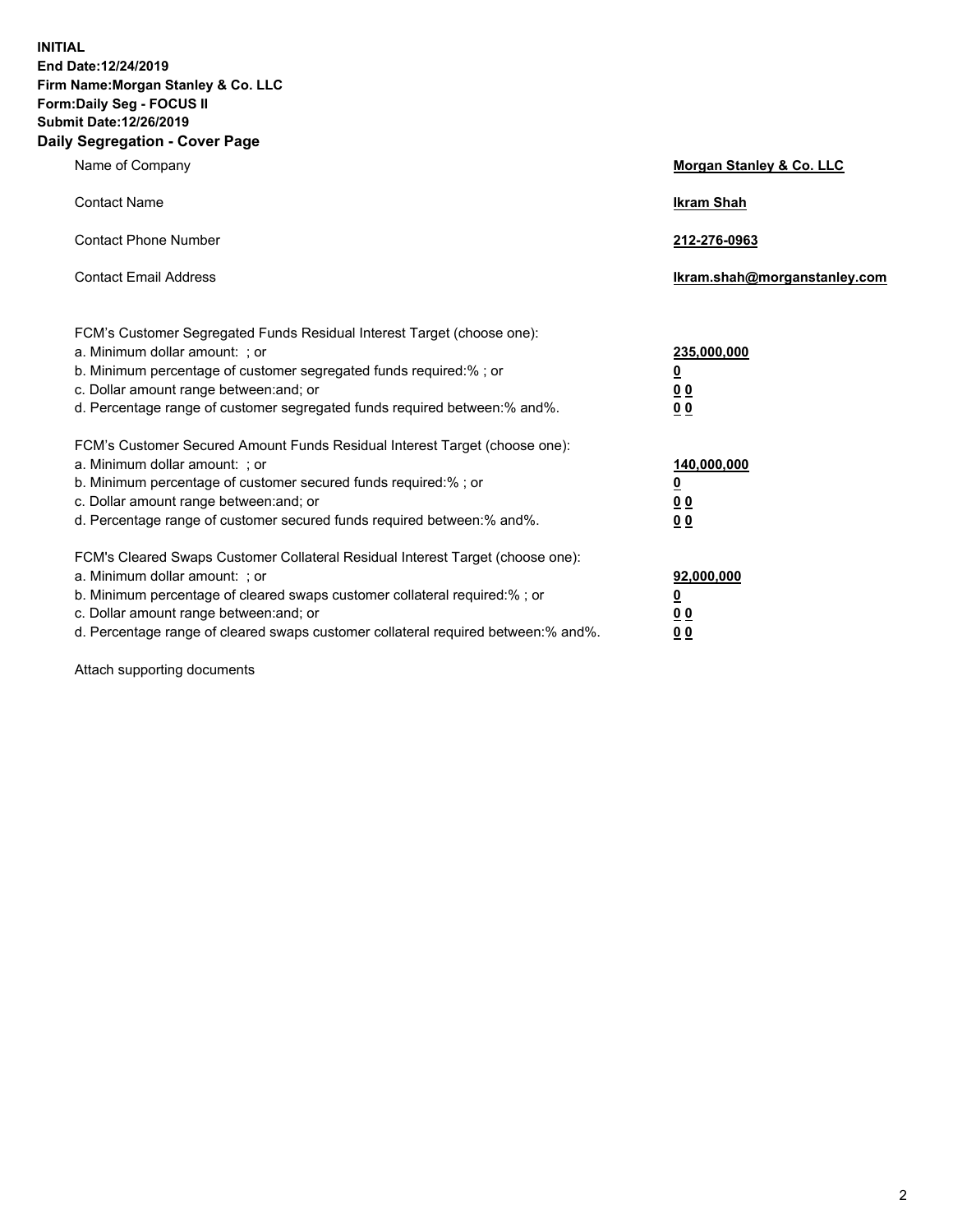## **INITIAL End Date:12/24/2019 Firm Name:Morgan Stanley & Co. LLC Form:Daily Seg - FOCUS II Submit Date:12/26/2019**

## **Daily Segregation - Secured Amounts**

|          | Foreign Futures and Foreign Options Secured Amounts                                                                                   |                                           |
|----------|---------------------------------------------------------------------------------------------------------------------------------------|-------------------------------------------|
|          | Amount required to be set aside pursuant to law, rule or regulation of a foreign                                                      | $0$ [7305]                                |
|          | government or a rule of a self-regulatory organization authorized thereunder                                                          |                                           |
| 1.       | Net ledger balance - Foreign Futures and Foreign Option Trading - All Customers                                                       |                                           |
|          | A. Cash                                                                                                                               | 3,171,771,114 [731                        |
|          | B. Securities (at market)                                                                                                             | 2,269,443,626 [731                        |
| 2.<br>3. | Net unrealized profit (loss) in open futures contracts traded on a foreign board of trade                                             | 39,614,922 [7325]                         |
|          | Exchange traded options                                                                                                               |                                           |
|          | a. Market value of open option contracts purchased on a foreign board of trade                                                        | 4,884,387 [7335]                          |
| 4.       | b. Market value of open contracts granted (sold) on a foreign board of trade<br>Net equity (deficit) (add lines 1.2. and 3.)          | <u>-8,463,966</u> [7337]                  |
| 5.       |                                                                                                                                       | 5,477,250,083 [734                        |
|          | Account liquidating to a deficit and account with a debit balances - gross amount<br>Less: amount offset by customer owned securities | 60,699,282 [7351]<br>$-60,311,603$ [7352] |
| 6.       | Amount required to be set aside as the secured amount - Net Liquidating Equity                                                        | 5,477,637,762 [735                        |
|          | Method (add lines 4 and 5)                                                                                                            |                                           |
| 7.       | Greater of amount required to be set aside pursuant to foreign jurisdiction (above) or line                                           | 5,477,637,762 [736                        |
|          | 6.                                                                                                                                    |                                           |
|          | FUNDS DEPOSITED IN SEPARATE REGULATION 30.7 ACCOUNTS                                                                                  |                                           |
| 1.       | Cash in banks                                                                                                                         |                                           |
|          | A. Banks located in the United States                                                                                                 | 582,519,806 [7500]                        |
|          | B. Other banks qualified under Regulation 30.7                                                                                        | 415,081,599 [7520]                        |
|          |                                                                                                                                       | [7530]                                    |
| 2.       | Securities                                                                                                                            |                                           |
|          | A. In safekeeping with banks located in the United States                                                                             | 247,490,384 [7540]                        |
|          | B. In safekeeping with other banks qualified under Regulation 30.7                                                                    | 0 [7560] 247,490,3                        |
| 3.       | Equities with registered futures commission merchants                                                                                 |                                           |
|          | A. Cash                                                                                                                               | 7,201,746 [7580]                          |
|          | <b>B.</b> Securities                                                                                                                  | $0$ [7590]                                |
|          | C. Unrealized gain (loss) on open futures contracts                                                                                   | 2,815,047 [7600]                          |
|          | D. Value of long option contracts                                                                                                     | $0$ [7610]                                |
|          | E. Value of short option contracts                                                                                                    | 0 [7615] 10,016,79:                       |
| 4.       | Amounts held by clearing organizations of foreign boards of trade                                                                     |                                           |
|          | A. Cash                                                                                                                               | $0$ [7640]                                |
|          | <b>B.</b> Securities                                                                                                                  | $0$ [7650]                                |
|          | C. Amount due to (from) clearing organization - daily variation                                                                       | $0$ [7660]                                |
|          | D. Value of long option contracts                                                                                                     | $0$ [7670]                                |
|          | E. Value of short option contracts                                                                                                    | 0 [7675] 0 [7680]                         |
| 5.       | Amounts held by members of foreign boards of trade                                                                                    |                                           |
|          | A. Cash                                                                                                                               | 2,358,676,476 [770                        |
|          | <b>B.</b> Securities                                                                                                                  | 2,021,953,242 [771                        |
|          | C. Unrealized gain (loss) on open futures contracts                                                                                   | 36,799,875 [7720]                         |
|          | D. Value of long option contracts                                                                                                     | 4,884,387 [7730]                          |
|          | E. Value of short option contracts                                                                                                    | <u>-8,463,966</u> [7735] 4                |
|          |                                                                                                                                       | $[7740]$                                  |
| 6.       | Amounts with other depositories designated by a foreign board of trade                                                                | $0$ [7760]                                |
| 7.       | Segregated funds on hand                                                                                                              | $0$ [7765]                                |
| 8.       | Total funds in separate section 30.7 accounts                                                                                         | 5,668,958,596 [777                        |
| 9.       | Excess (deficiency) Set Aside for Secured Amount (subtract line 7 Secured Statement                                                   | 191,320,834 [7380]                        |
|          | Page 1 from Line 8)                                                                                                                   |                                           |

- 10. Management Target Amount for Excess funds in separate section 30.7 accounts **140,000,000** [7780]
- 11. Excess (deficiency) funds in separate 30.7 accounts over (under) Management Target **51,320,834** [7785]

 A. Cash **3,171,771,114** [7315] **8.626** [7317]

60.083 [7345] Less: amount offset by customer owned securities **-60,311,603** [7352] **387,679** [7354] **5,477,637,762** [7355]

## **5,477,637,762** [7360]

B. Other banks qualified under Regulation 30.7 **415,081,599** [7520] **997,601,405**

**247,490,384** [7570]

E. Value of short option contracts **0** [7615] **10,016,793** [7620]

 A. Cash **2,358,676,476** [7700] **3,242** [7710] E. Value of short option contracts **-8,463,966** [7735] **4,413,850,014** 8.596 [7770] **191,320,834** [7380]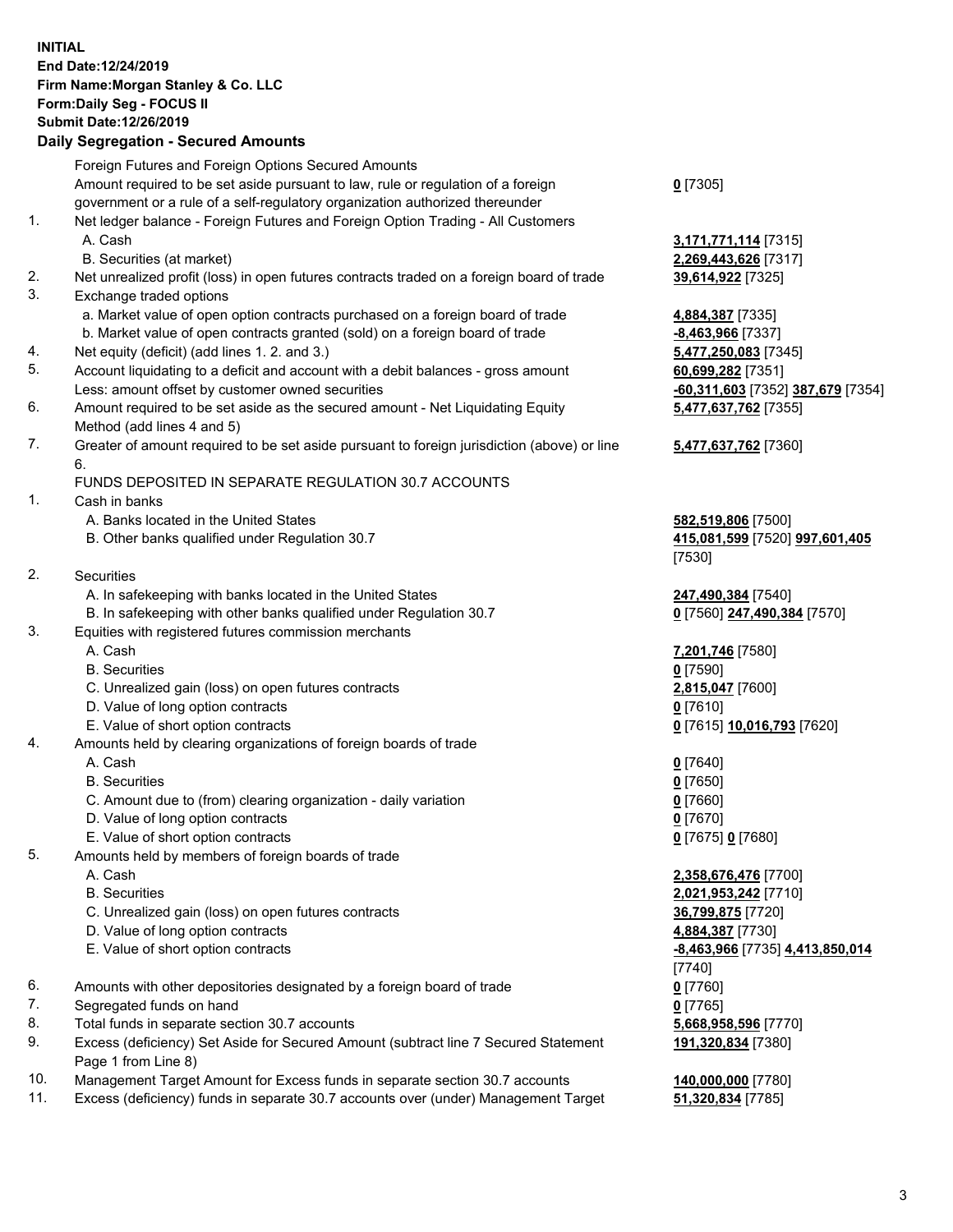**INITIAL End Date:12/24/2019 Firm Name:Morgan Stanley & Co. LLC Form:Daily Seg - FOCUS II Submit Date:12/26/2019 Daily Segregation - Segregation Statement** SEGREGATION REQUIREMENTS(Section 4d(2) of the CEAct) 1. Net ledger balance A. Cash **10,768,629,269** [7010] B. Securities (at market) **6,381,657,245** [7020] 2. Net unrealized profit (loss) in open futures contracts traded on a contract market **278,734,446** [7030] 3. Exchange traded options A. Add market value of open option contracts purchased on a contract market **301,702,387** [7032] B. Deduct market value of open option contracts granted (sold) on a contract market **-265,678,853** [7033] 4. Net equity (deficit) (add lines 1, 2 and 3) **17,465,044,494** [7040] 5. Accounts liquidating to a deficit and accounts with debit balances - gross amount **247,322,232** [7045] Less: amount offset by customer securities **-246,436,824** [7047] **885,408** [7050] 6. Amount required to be segregated (add lines 4 and 5) **17,465,929,902** [7060] FUNDS IN SEGREGATED ACCOUNTS 7. Deposited in segregated funds bank accounts A. Cash **4,354,069,831** [7070] B. Securities representing investments of customers' funds (at market) **0** [7080] C. Securities held for particular customers or option customers in lieu of cash (at market) **780,657,990** [7090] 8. Margins on deposit with derivatives clearing organizations of contract markets A. Cash **6,828,801,688** [7100] B. Securities representing investments of customers' funds (at market) **0** [7110] C. Securities held for particular customers or option customers in lieu of cash (at market) **5,600,999,255** [7120] 9. Net settlement from (to) derivatives clearing organizations of contract markets **142,808,896** [7130] 10. Exchange traded options A. Value of open long option contracts **301,702,387** [7132] B. Value of open short option contracts **-265,678,853** [7133] 11. Net equities with other FCMs A. Net liquidating equity **7,462,585** [7140] B. Securities representing investments of customers' funds (at market) **0** [7160] C. Securities held for particular customers or option customers in lieu of cash (at market) **0** [7170] 12. Segregated funds on hand **0** [7150] 13. Total amount in segregation (add lines 7 through 12) **17,750,823,779** [7180] 14. Excess (deficiency) funds in segregation (subtract line 6 from line 13) **284,893,877** [7190] 15. Management Target Amount for Excess funds in segregation **235,000,000** [7194]

16. Excess (deficiency) funds in segregation over (under) Management Target Amount Excess

**49,893,877** [7198]